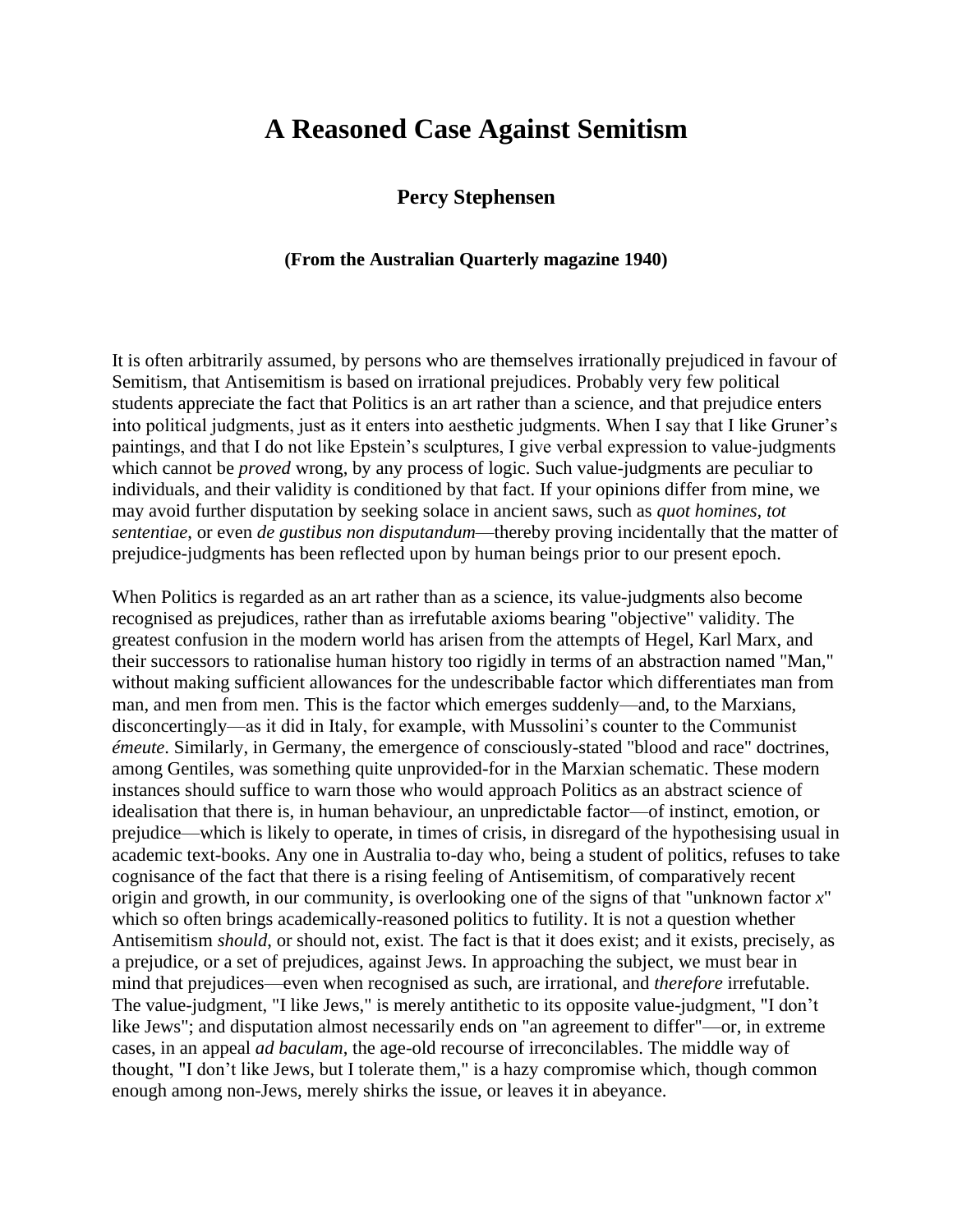It is not my intention here to malign Jews, and still less to appeal for their "persecution." My concern is solely to exhibit the phenomenon of Antisemitism, considering this as a socio-political tendency which actually exists in many countries, including Australia. I seek not to justify it, so much as to explain it; and the most I shall claim for it is that it has a conditional validity, considered as a form of political activity. Semitism and Antisemitism, as counteracting forces within the body politic, are like toxin and antitoxin: their presence is abnormal, and indicates a pathological condition. To put this in another way, the twin topics of Semitism and Antisemitism are political aberrations: they cannot be made to conform to the ordinary rules of political discourse. Essentially, Jews are a minority, self-differentiated as such, a Race Apart not only from the rest of mankind, speaking generally, but also from any particular community in the midst of which they may reside. This fact makes the usual postulates of political discussion namely, universal humanitarianism, or, alternately, the welfare of a National Unit, considered as a Whole—inapplicable to the Jewish Question. It is absurd for Jews to preach (as many of them do) that men are all of one Kind, while this preachment is belied by the fact that the Jews themselves, by their own Choice, remain a different Kind from all other kinds of men. Similarly it would be absurd for Jews to preach the welfare and advancement of any one nation as a paramount political consideration, while holding themselves racially apart from the majority in that nation. It can never be true that "all men are brothers," either within one nation or in the world at large, while Jews continue to practise an extreme form of biological differentiation through rigid selective breeding.

Jews cannot "have it both ways." They cannot expect to be listened-to with respect when they preach to Gentiles the Universal Oneness of Mankind, while at the same time they, as Jews, remain a Race Apart. It is when this discrepancy between their words and their actions is recognised, that Jews become disliked by non-Jews. Nobody likes to be humbugged, either by financial confidence-tricks, or by metaphysical and political verbal play. In brief, if Jews are going to persist in keeping themselves racially apart from the rest of mankind or from a particular nation, then they should also keep themselves politically apart. The Antisemite brings this point of view to the fore. He starts from the same premise as the Jews themselves—namely that the Jews, by their deliberate practice of Racialism, are differentiated from non-Jews. But, as soon as this differentiation is accepted as an unalterable fact, and is brought to the full consciousness of non-Jews, a prejudice is created against Jews, in the minds of non-Jews, which makes a further dispassionate or detached discussion of the entire topic virtually impossible. The implication of the Jewish practice of Racialism is unmistakably Themselves First—Themselves versus the Rest. Once understood, that constitutes a challenge to the Rest of Us which cannot conscientiously be disregarded.

The discussion, then, comes down to prejudice versus prejudice, the result of a clash of interests which cannot be resolved by any form of words. Carried further, this means propaganda versus propaganda—a process termed, by both sides, "enlightenment." The most honest thing to do is to avow the prejudice, and stand on it. As a non-Jew, I avow that my prejudices are non-Jewish; and this means that, in any conflict of interests between Jews, on the one hand, and non-Jews on the other, my instincts place me naturally in the non-Jewish camp. When I see an organised minority of Jews, actuated by their self-interest, engaging in operations for their own sectional self-aggrandisement as against the interests of the community-as-a-whole or of the non-Jewish majority in it, then, as a non-Jew, I claim the same right to organise non-Jews as the Jews have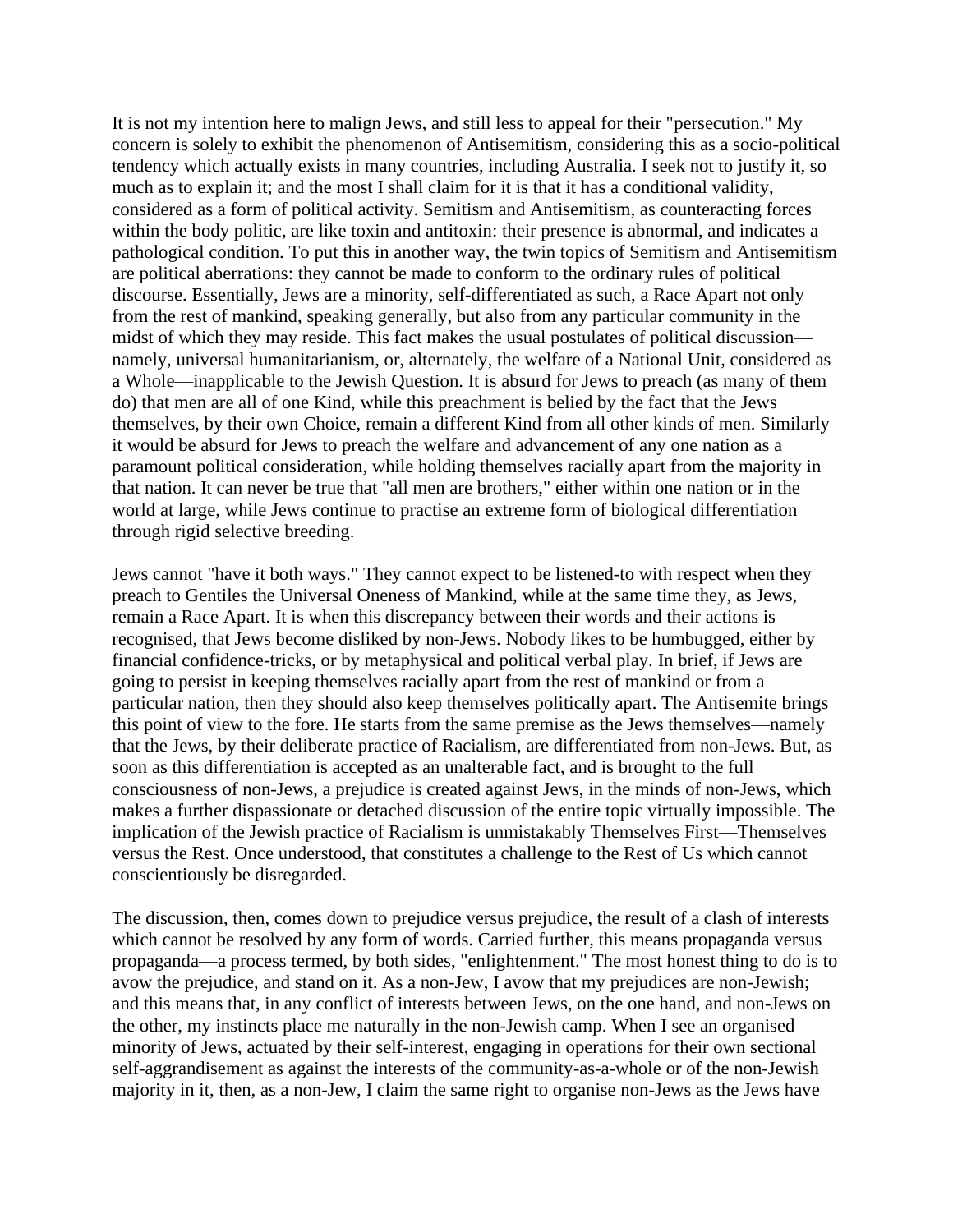claimed and obtained to organise themselves. The political validity of Antisemitism is thus on a plane no higher, or no lower, than that of Antisemitism; for, if there were no Semitism, there would be no need of Antisemitism to counteract it. While organised Semitism operates as a political activity in Australia, there can surely be no logical objection, among "Liberal" political thinkers, to the existence of the counteracting, or counter-balancing, activity of Antisemitism provided always that the antidote is merely of sufficient strength to neutralise the irritant, and does not in itself become toxic.

In other words, Antisemitism claims validity as a measure of defence, among non-Jews, against a Jewish aggression. To examine the matter concretely: it is estimated that there are 35,000 Jews at most in Australia, comprising approximately one-half of one percent of the community. Normally, it could not seriously be suggested that one-half of one percent of a population could menace the remaining 99½ percent; but present-day circumstances are peculiar. Hitler's boast that "if the Jews succeed in creating a European War against Germany, then the sequel will be the removal of the Jewish Race from Europe" contains at least an implied threat to Australians that some of the Jews removed from Europe will be sent, or will come, here, if Hitler's prognostication proves correct. Moreover, they would be welcomed here, if we are to judge by resolutions passed at meetings of influential public bodies, including Churches and Labour Organisations, and by continuous propaganda in the press, reminding us of our falling birthrate, our vast open spaces, and the necessity for the immigration of cultured Jews—who, we are told, would make excellent farm-labourers. The exodus from Europe, towards Australia as a promised land, has indeed already commenced, and shows no sign of diminishing. It is therefore reasonable to suppose that the percentage of Jews in the Australian community will very soon be considerably increased. Even so, they would not be likely to swamp us by weight of numbers but the problem they present is not solely statistical and quantitative. The Jews themselves have a legend of David and Goliath which illustrates the fact that the small may bring down the great by using suitable weapons. The overwhelming preponderance of non-Jews, as compared with Jews, in Australia, as everywhere else, is an indication of the fact that the Jewish Question, or Jewish Problem, as it is called, is not one of numbers, but of something else. Why is there a Jewish Problem? For whom is it a Problem—Jews or Gentiles? Are Jews a Problem to themselves, or only to non-Jews?

To state it succinctly: Antisemitism arises in any community when the influence of the Jewish minority becomes so grossly disproportionate to the percentage of Jews in that community as to give rise to an anomaly. Being an *organised* minority, the Jews in all countries exercise an influence disproportionate to their numbers, as compared with the (in some vital respects) unorganised majority of non-Jews. It is a commonplace of political experience that a minority which knows what it wants, and can organise to get it, has an immense advantage over a purposeless, lulled, or apathetic mob. This is the technique, thoroughly learned by experience, which has enabled the Jewish Race to maintain itself, and to flourish, as an alien minority in the midst and at the expense of many non-Jewish communities, in many lands, for many centuries. Like Gypsies and other nomadic peoples, they have acquired an instinct as a minority which guarantees their survival and prosperity wherever they go, among settled peoples. Incidentally, the Jewish minority technique has undoubtedly supplied the inspiration and the model for Communist Party organisation, in all countries, including Russia and Australia. We are all familiar with Communist "cells," in Trade Unions, in political and cultural associations, and even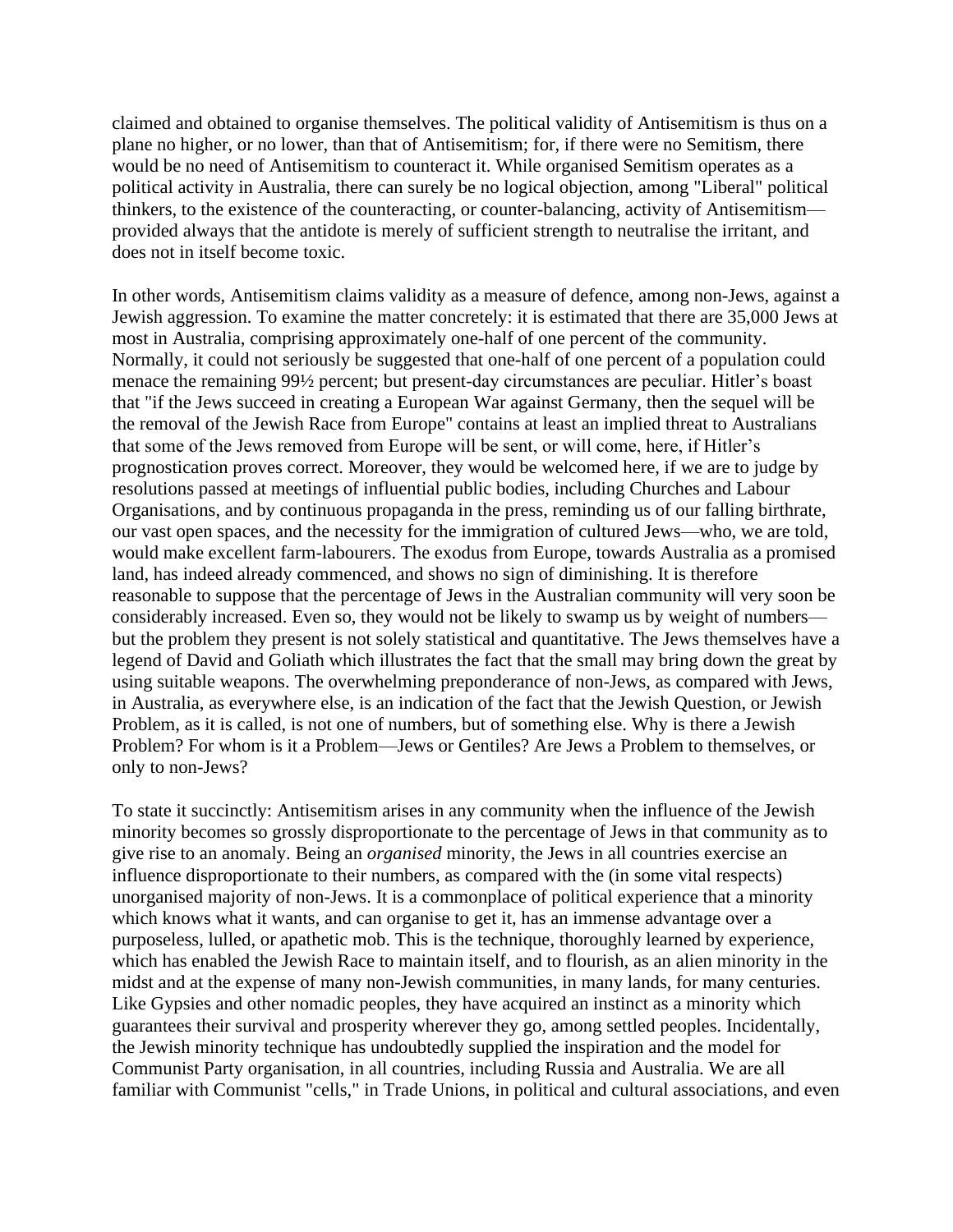in religious organisations, who get grandiose "Resolutions" passed in support of this or that strategy of Communism for the time being, while the inert majority of the membership concerned have only the haziest idea of what these "Resolutions" mean. That is by the way, but it is a parallel to the technique of the Jews, who, in every community where they are established, wield an influence disproportionate to their numbers, precisely because they know how to act as a cohesive minority. The trouble comes for them, as, analogously, for the Communists, when the inert majority, whose name has been taken in vain, suddenly "wakes up" to what has been going on, and finds itself committed, by minority manoeuvre, to doing something which it never wanted to do, and never had any intention of doing. Then comes the shock for the minority manoeuvrers, and things cease going accordingly to the text-book plan! It is only while the influence of the Jews in any community remains relatively unobtrusive that the non-Jews tend to ignore it, or tolerate it—and consequently the phenomenon of Antisemitism does not acutely arise; but when the Jews (obtaining usually also the aid of "philanthropic" or sentimental Gentiles) raise the Jewish Question in an acute or exaggerated or disproportionate way, then Antisemitism automatically arises, to redress the balance, and restore the right proportion.

In Australia, prior to, say, 1937, there was very little Antisemitism, for the sufficient reason that there was very little Semitism propagated or practised here. The Jewish community, small in numbers, had been rooted in Australia for more than a hundred years, under conditions of complete toleration. That community, seemingly law-abiding, and, in its way, industrious, did not unduly assert itself, and so was quite "taken for granted." In the pre-War years, however say, from 1933 to 1939—as the resentment of Jews throughout the world against Hitler's attitude towards their co-racialists in Germany came to a climax, Australia, like other non-German countries, was flooded with Prosemitic propaganda, amounting in essence to a loud appeal for help, couched in urgent and dramatic terms—with exaggerated vilification of Hitler and equallyexaggerated eulogy of Jewry. A propaganda of this character necessarily became tendentious. The issue in Germany was between Germans and Jews—not between Vice and Virtue, as the propagandists had a tendency absurdly to present it. Nor was the Jewish Question the most urgent in European politics. That position was occupied by the German Question, an infinitely more important one. Yet, so dramatic was the Prosemitic propaganda, and so exaggerated was its emphasis, that many Australians did not realise until after the War actually started that Britain had to fight Germany for a British reason, rather than for a "Czechoslovak," or Polish, or Jewish reason. The zealotic Prosemitic propaganda, which deluged Australia from 1933 to 1939, came not only from Central Europe, but also from the United States of America. Its impact upon Australia raised the Jewish Question here quite gratuitously, and as a thoroughly false issue, confusing the minds of Australians not only as to the real issues of European politics, but also as to the real issues in Australian politics.

There could be no serious suggestion that Australia is in any way responsible for the age-old Sorrows of Israel, as recrudescent in the modern epoch. Let the blame rest where it belongs! Those who say now that the emergence of Antisemitism in Australia raises a false issue should have raised their voices in the first place against the protracted propaganda of Prosemitism during the past six years, for it was at least equally a false issue, and dangerously so. It tended to place the inevitable armed conflict between Britain and Germany, for the mastery of Europe, on a thoroughly false and unrealistic ideological basis: and that false approach was damaging, in the ultimate, to Britain's cause, and to Britain's efficiency. There can be no real enthusiasm, among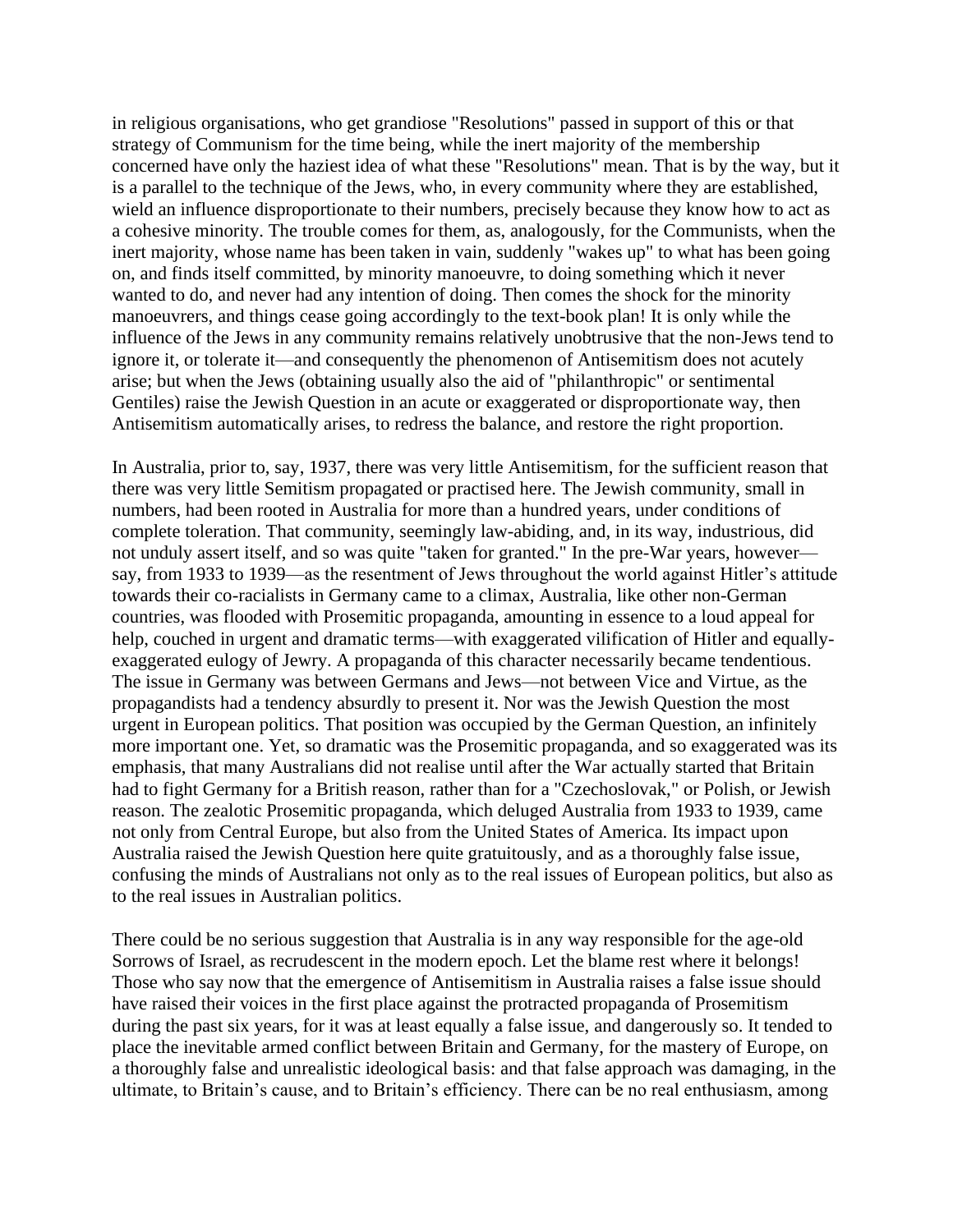Britons, for a Jewish cause, or for any other cause alien to British self-interest. The entire propaganda-approach to the war was too much in Jewish, and not sufficiently in British, hands. To present the War as one of ideological "isms," including altruism, instead of as a vital and direct clash of candidly-avowed national interests, was to put Britons on the wrong track, or at best on a side track. I suggest that Jewish Metaphysics was at the bottom of it. The Jews made their age-old mistake of thinking too abstractly about concrete political affairs. Perhaps they evolved this technique of abstract idealism in the Ghettos of the centuries long gone by, when they were denied an active share in the management of Gentile States. Be that as it may, the entire abstract approach to political problems remains idealistic, or ideologic, and hence unrealistic in the sphere of practical politics.

The too-zealous propagandists of the Jewish Cause, in recent times, and specifically in Australia, will be found in the long run to have done themselves and their Cause no good service by drawing attention to the fact that there is a Jewish Problem; for that Problem is created by the Jews themselves, and there is no solution of it while Jews remain Jews. The arguments in support of Semitism, when candidly presented to non-Jews, must necessarily be unconvincing; for there is no form of words by which a non-Jew *could* become a Jew. Wise Jews are they who never raise the Jewish Question for disputation—who let it slumber, as it has slumbered in Australia for a century. Foolish Jews, over-eager or over-reaching Jews, are they who raise that Question, naively disregarding the warning of history that by raising it they are provoking the age-old Answer of non-Jewish nations to it, whenever it has been raised too aggressively or obtrusively. That Answer is militant Antisemitism, the only possible answer to Semitism militant.

It comes, then, to this; that the Jewish Question has been raised in Australia, in the first instance, not by Antisemitic agitators, but by over-zealous Prosemitic agitators; and it has been raised, not because of any Australian condition, but because of something which has happened in Europe. The falsity of the issue itself, and the exaggerated manner of its presentation, has caused the propaganda of Prosemitism to be regarded by many Australians as repugnant to common sense; and from this aversion, a tendency to Antisemitism has developed here. The fact that 15,000 or more Jewish "refugees," from Germany and other European countries, have been admitted in a sudden flood, has given an additional impetus to the sentiment of repugnance aroused by the tendentious propaganda which preceded their arrival. Wherever Jews wander, and for whatever immediate causes, they take not only Semitism, but also Antisemitism with them. This must necessarily be so. As has been said elsewhere, "they chose to be Chosen, and must take the consequences."

Many "Liberal" thinkers profess to be horrified at the thought of organised Antisemitism, because they profess to believe that this must lead to massacres of Jews, or other ill-treatment of them, as so often previously in human history. What, then! Are we to assume that the Jewish Problem is insoluble in any other way than by force? To claim that a mere discussion of Semitism might lead to pogroms, and therefore to taboo such a discussion, is surely tantamount to an admission that Semitism has a case that is logically weak, when presented for approval to non-Semites. The taboo, to be fully effective, should be applied also to arguments in favour of Semitism. Do "Liberals" also advocate this?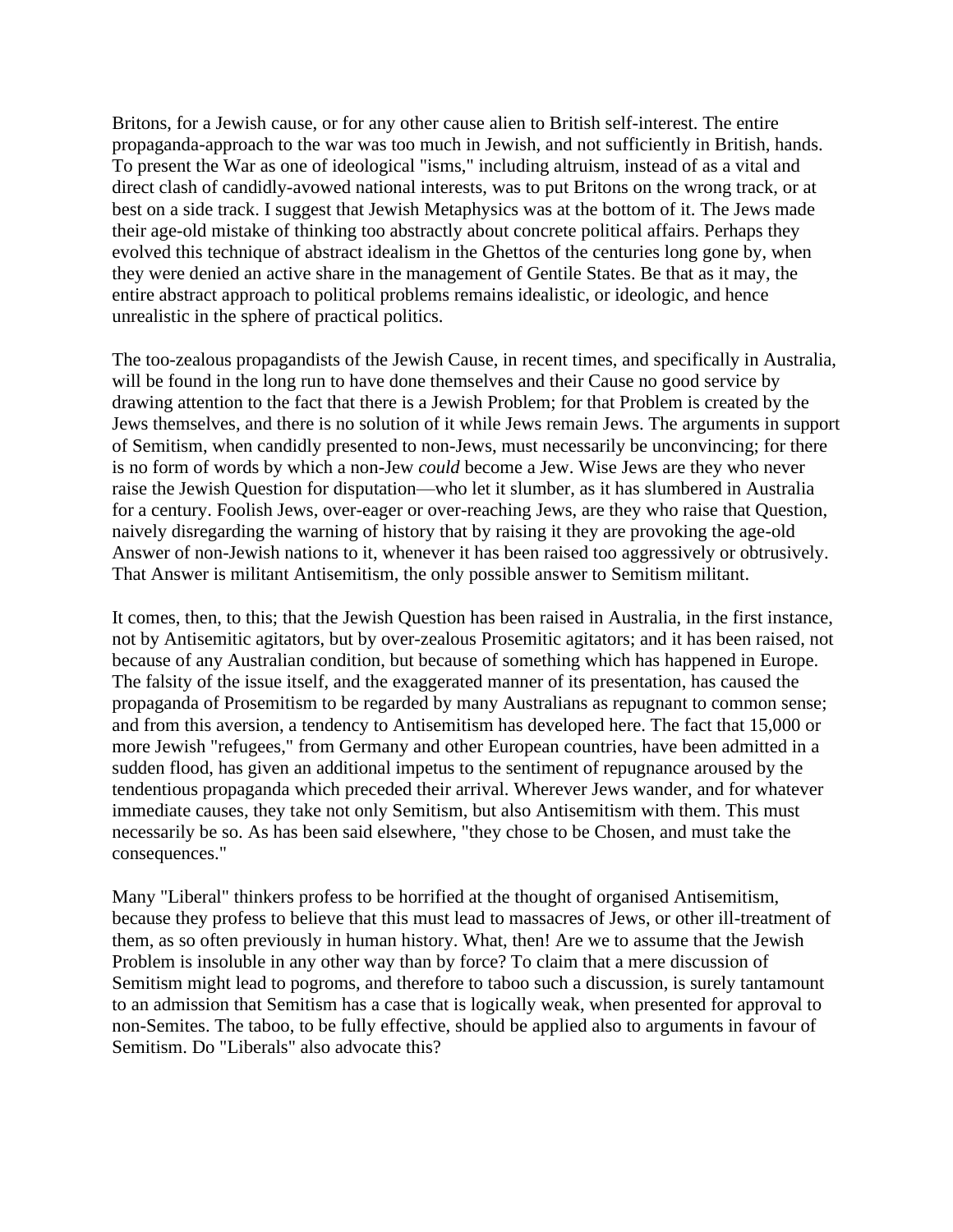Again, there are many who shrink from discussion of the subject because it has a "religious" flavour. It is objected that Semitism (or, more properly, *Judaism*, since Arabs and Syrians are also "Semitic") is not a proselytising religion; and that therefore there is no need for a counteracting propaganda to it. This is a nice point; but the real opposition to Judaic-Semitism, by the most convinced Antisemites, is not on religious, but on socio-political grounds, and on those grounds only. Admittedly there is a religious obfuscation in the claim, made by Jews themselves, to be the "God-Chosen Race"; but into the validity or otherwise of that claim there is no need for the secular-political thinker to enquire. Beyond noting it as an extraordinary manifestation of Jewish Exclusiveness, as claimed by Jews for themselves, we need not attempt either to refute or endorse it. In the present argument, the entire theological approach is eschewed, and the religious claims of Jewry are considered as of concern only to the Jews themselves. The fact that Jews do not proselytise their religion rules it out as a valid subject of discussion, except among themselves.

From the secular-political point of view of a non-Jew, the Jewish religion appears as the most obvious method by which the Jewish Race has preserved its identity. The synagogue is not only a meeting-place for Jews; it is the focal-point of their Racial preservation. Their marriage-laws, which make it a religious offence for a Jew to marry a non-Jew, have, in practice, preserved the Jewish Race as a distinct Race throughout the centuries; and it is upon this aspect of their organisation, considered secularly and socio-politically, that Australian attention will necessarily become focussed, as more and more Jewish immigrants enter our territories. While there is a natural reluctance to discuss religion, when religion is solely a matter of individual conscience, it is only fair to point out that no other church in Australia, and possibly in the world, makes Racial origin a condition of membership. Even this would not matter, if it had no socio-political repercussions.

The basic bio-political principle of Australian national organisation is enshrined in our Immigration Acts, and made effective by the famous Dictation Test. It is clear that the intention of our Legislative Forefathers was to base Australian life on what may be described as Fused-European Homogeneity. In effect, those laws claimed Australia for the "European" (or "white") races exclusively—the term "Aryan" not being as frequently used fifty years ago as it is now. Pursuing that basic policy, we have not only excluded—and deported—Asiatics and Kanakas, but we have extended the principle to the indigenous Natives of the country, segregating them in Concentration Camps (otherwise known as "Aboriginal Reserves") with the effect, if not the avowed intention, of reducing their numbers by gentle extermination. The unmistakable implication of our national policy is that Australia's future citizens will be bred from a free intermixing of the various imported European strains—avoiding in particular the social problems which would result from Eurasian miscegenation, or alternatively from segregation of alien racial minorities within the general community. Australia was thus the first nation in the modern world to "go nap" on Racialism. Within our definition of the term, we antedated Hitler's "Racial Theories" by fifty years. When Jews come to Australia, therefore, they should remember that they are coming to a country which has already made up its mind to be a Homogeneity, not a hodge-podge: a country which is acutely race-conscious and intolerant of any tendency to form separate communities within the larger entity.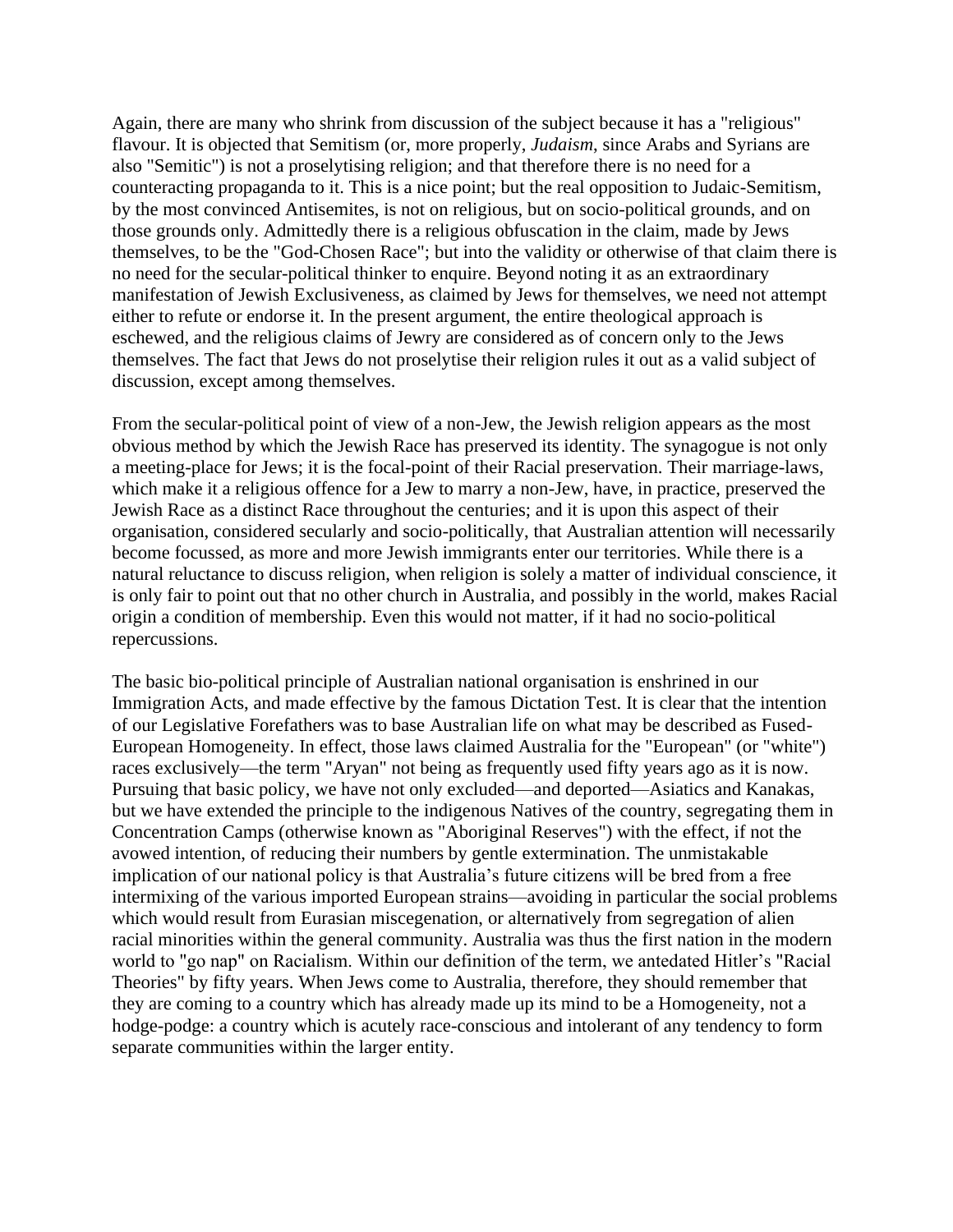In Australia, as in all other countries, the segregation which the Jews practise in order to preserve their racial purity from an admixture with non-Jews, is entirely voluntary on their part. For note: if Jews freely intermarried with non-Jews, then the Jewish Race, as such, would cease to exist; and, with its disappearance, the Jewish Problem would disappear. It is solely because the Jews insist on preserving their racial identity—refuse to become absorbed into, or assimilated with, the "Gentiles"—that they are a Problem in every country in which they settle.

Here, then, we are faced with a defiance, by Jews, of the fundamental biological principle of Fused-European Homogeneity which it is the basic aim of Australian national policy to establish and maintain. They claim the right, not only to settle here, but to maintain themselves, in perpetuity, as a self-segregated minority, of different and distinct racial stock from the rest of the Australian community. Their exclusiveness gives them many advantages. Being all of one Tribe (or, in a large sense, of one "family"), they are naturally disposed to help one another, and to further the interests of their own limited community—even at the expense of the general Community, in the midst of which they live, but from which they deliberately hold themselves, in perpetuity, apart. That this self-segregation is advantageous to Jews is obvious from the fact that, by practising it, their Race has survived—and flourished—for thousands of years, though scattered among many communities and nations larger than their own. Yet their exclusiveness, with all its advantages, also has disadvantages, as is only right and proper, under the inexorable law of compensation.

The answer to Semitism is Antisemitism; and when Jews gain too many advantages for themselves, by their practice of self-segregation, they invariably find (and surely, should expect to find!) that the majority of non-Jews will resent, and eventually will curb, the privileges which the Jews have won for themselves by concerted sectional action. This is what will inevitably occur in Australia, sooner or later, if a large colony of self-segregating Jews is allowed now to establish itself in our community. Our hearts may be temporarily moved with pity for the plight of people who have been forced to flee from parts of Europe in which they had become disliked and unwanted; but there can be no guarantee that they will not become similarly disliked and unwanted here. They know the remedy; it is simple: let them cease to be Jews, intermarry freely with Gentiles, abandon their claim to be "The Chosen Race," abandon their exclusiveness, mix with the common stock of the community which gives them refuge! If they did that—if they ceased to be Jews—there would be no Jewish Problem.

But they will not do it. They will not become absorbed into the general stream of Australian life. They will follow their instinct, and remain Apart. They insist that we should accept them on their own terms, not on ours. Our principle is homogeneity; theirs is segregation. Between the two points of view a clash is inevitable—if not in this generation, then in the next, or the next after, when our descendants would have no longer a motive of pity for "refugees," but would be faced with the *fait accompli* of an Alien Minority established permanently in their midst.

The request for a Ghetto-State, to be created in the barren northwest of Australia, is merely a shelving of the difficulty. It would amount to geographical as well as ethnographical segregation; but it would amount also, in essence, to a request for cession of some part of our territory to another sovereignty—a successful alien invasion, without a war. Alternately, if the proposed Jewish Colony is to be planted under the Australian Constitution, then its implied basis of Racial